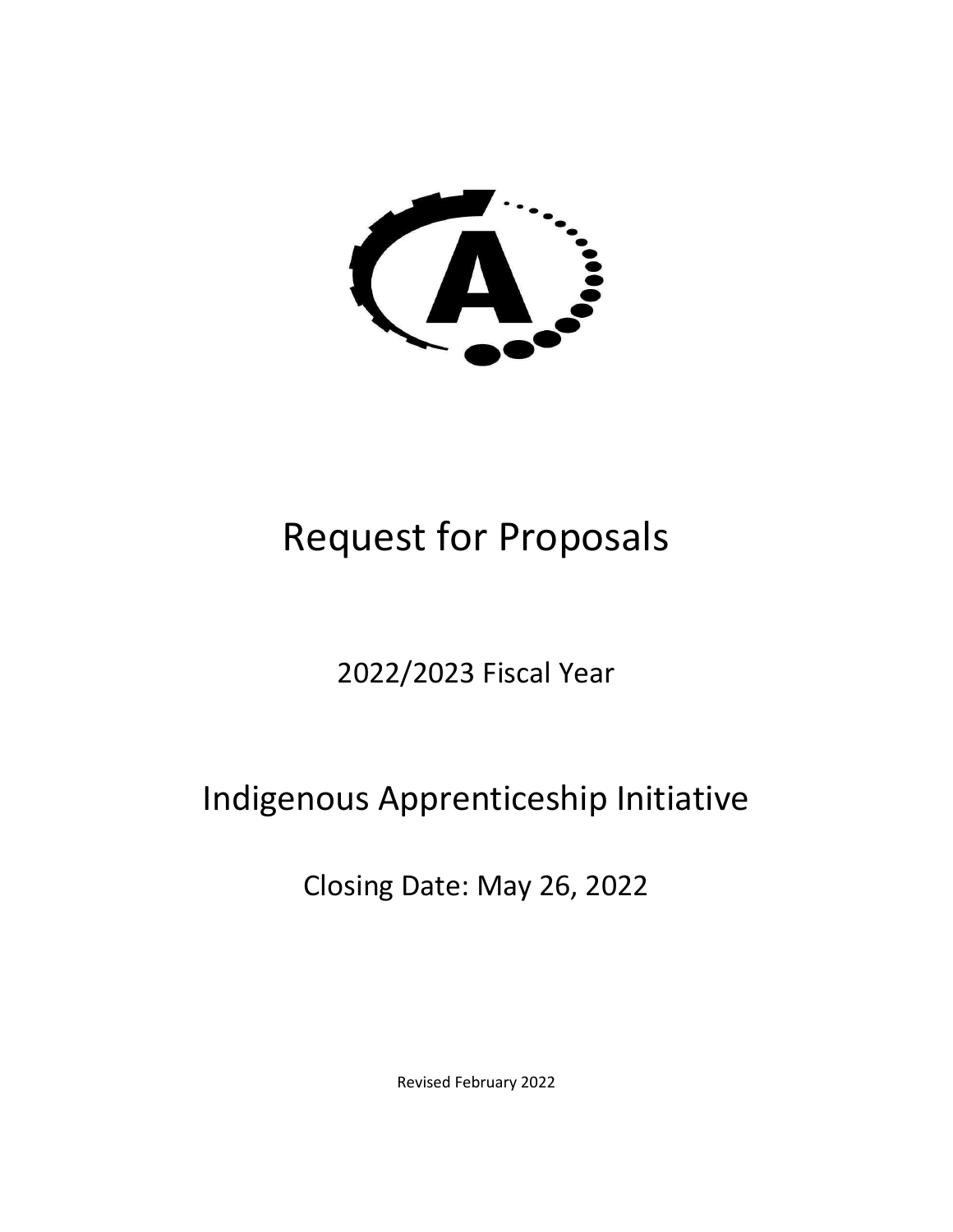| Indigenous apprenticeship initiatives cover sheet |
|---------------------------------------------------|
|                                                   |
| <b>Appendix A</b>                                 |
|                                                   |
| <b>Appendix B</b>                                 |
| <b>Appendix C</b>                                 |
| <b>Appendix D</b>                                 |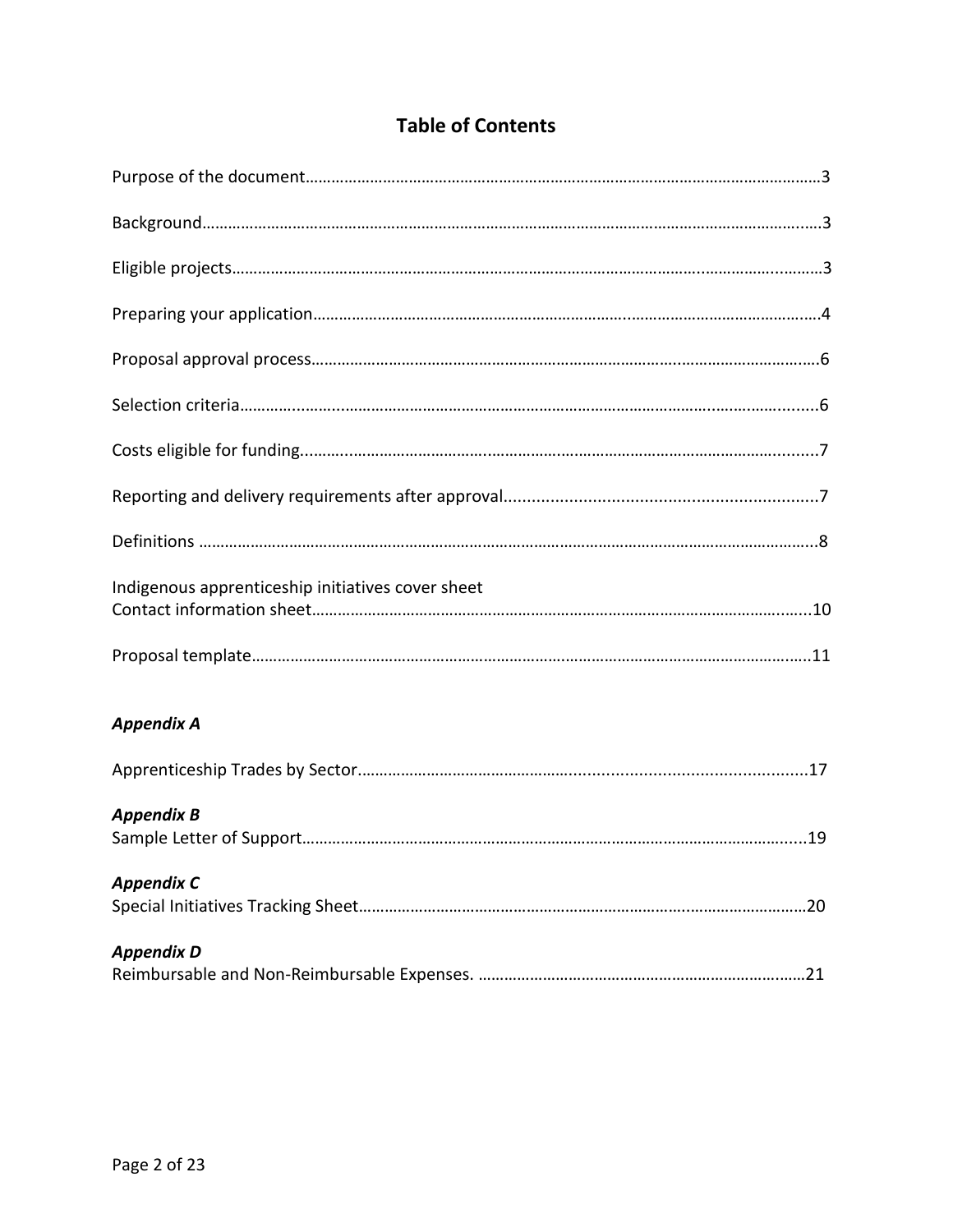### **Purpose:**

The Saskatchewan Apprenticeship and Trade Certification Commission (SATCC) is soliciting proposals for projects that will increase the number of indigenous participants entering apprenticeship training, eventually leading towards journeyperson certification. Further, the program supports projects which introduce indigenous people to the designated trades and promotes apprenticeship training and trade certification as a career option.

### **Background:**

The SATCC is an industry-led agency with a legislated mandate to govern and manage the apprenticeship system in Saskatchewan. The purpose of the SATCC is to:

- $\triangleright$  work with industry to establish and maintain training program standards
- $\triangleright$  register, track training progress and issue credentials to apprentices
- $\triangleright$  promote trade careers and work to build the supply of workers for Saskatchewan employers
- $\triangleright$  fund training programs in post-secondary institutions

In 2002, the SATCC secured funding to enhance the participation and success in the skilled trades and apprenticeship training in Indigenous communities across the province. This allocated funding remains for this purpose and is currently utilized as the primary funding source for the Indigenous Apprenticeship Initiative Program.

The Indigenous Apprenticeship Initiative program is managed by the SATCC.

### **Eligible projects:**

All proposals must contribute to increasing indigenous people's awareness of, and participation in, designated trades.

Project Type Include:

- $\triangleright$  New initiatives not previously undertaken
- ➢ "Introduction to Trades" courses
- $\triangleright$  A level of apprenticeship training
- $\triangleright$  Cost share Upgrader training for tradespeople with full trade time
- $\triangleright$  Job coaching for currently indentured apprentices
- $\triangleright$  Non-trade specific preparation courses for apprentices prior to apprenticeship training
- $\triangleright$  Projects resulting in a social benefit to the community
- $\triangleright$  "Certificate" and "Applied Certificate" programs under 30 weeks will be considered on a case-by-case basis, and awarded dependent on the overall subscription to the initiative and available funds.
- ➢ Wage subsidy programs are **NOT** eligible for funding under this program.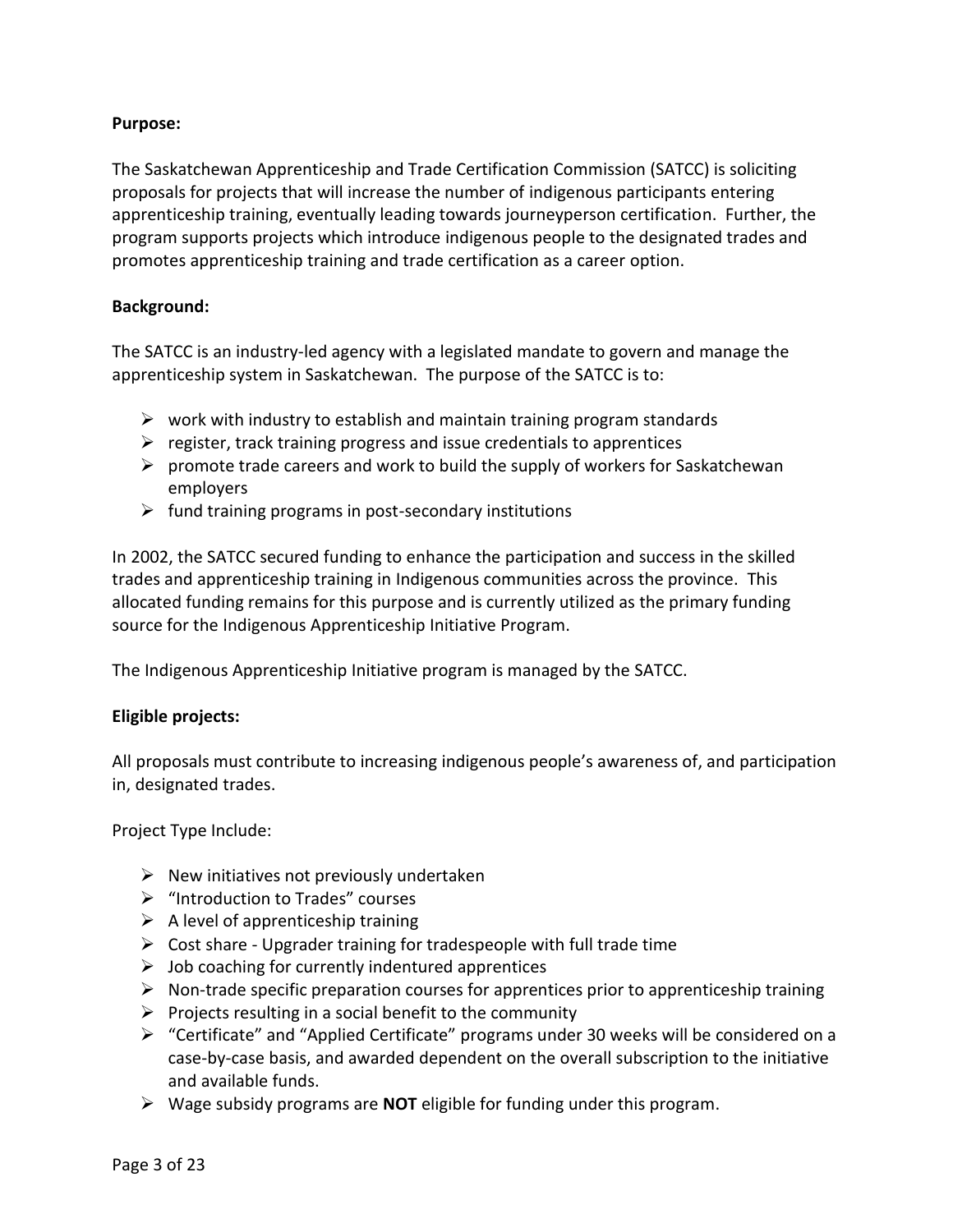### **Preparing your application:**

- $\triangleright$  To be considered by the SATCC for selection, applicants must submit a completed proposal*, filling out all the information (pages 9-16) in detail*. Incomplete proposals will be returned without further consideration. If additional space is required, please attach documents as needed.
- $\triangleright$  Trade projects must be in one of the designed trades in Saskatchewan (see Appendix A). For the indigenous participants to receive advanced standing towards apprentice in the trade of the trades project, the instructor must be certified to the Red Seal Standard or to the Certificate of Qualification in non-Red Seal trades for the trade of the course.
- $\triangleright$  Applicants with more than one submission should prioritize. The top priority project of each applicant will be considered first.
- $\triangleright$  Higher priority will be given to proposals that have a direct link to employment and support Indigenous apprentice's progress towards journeyperson certification. Jointly funded proposals will also be given priority.
- $\triangleright$  Projects that extend beyond one year will be considered. Multi-year projects, which are approved for the first year of funding and which continue to produce good results, will have a high priority for funding in subsequent years, if the SATCC receives the necessary resources.
- ➢ Proposals not listed as an eligible project (i.e. Levels 2, 3, 4) *will be required* to fill out the Special Initiatives Tracking Sheet in Appendix C.

### *Order of Application:*

Applicants must complete all sections of the proposal and organize it in the following order:

- 1. Cover Page
- 2. Project Overview
- 3. Labour Market Information
- 4. Implementation Strategy
- 5. Project Partners
- 6. Budget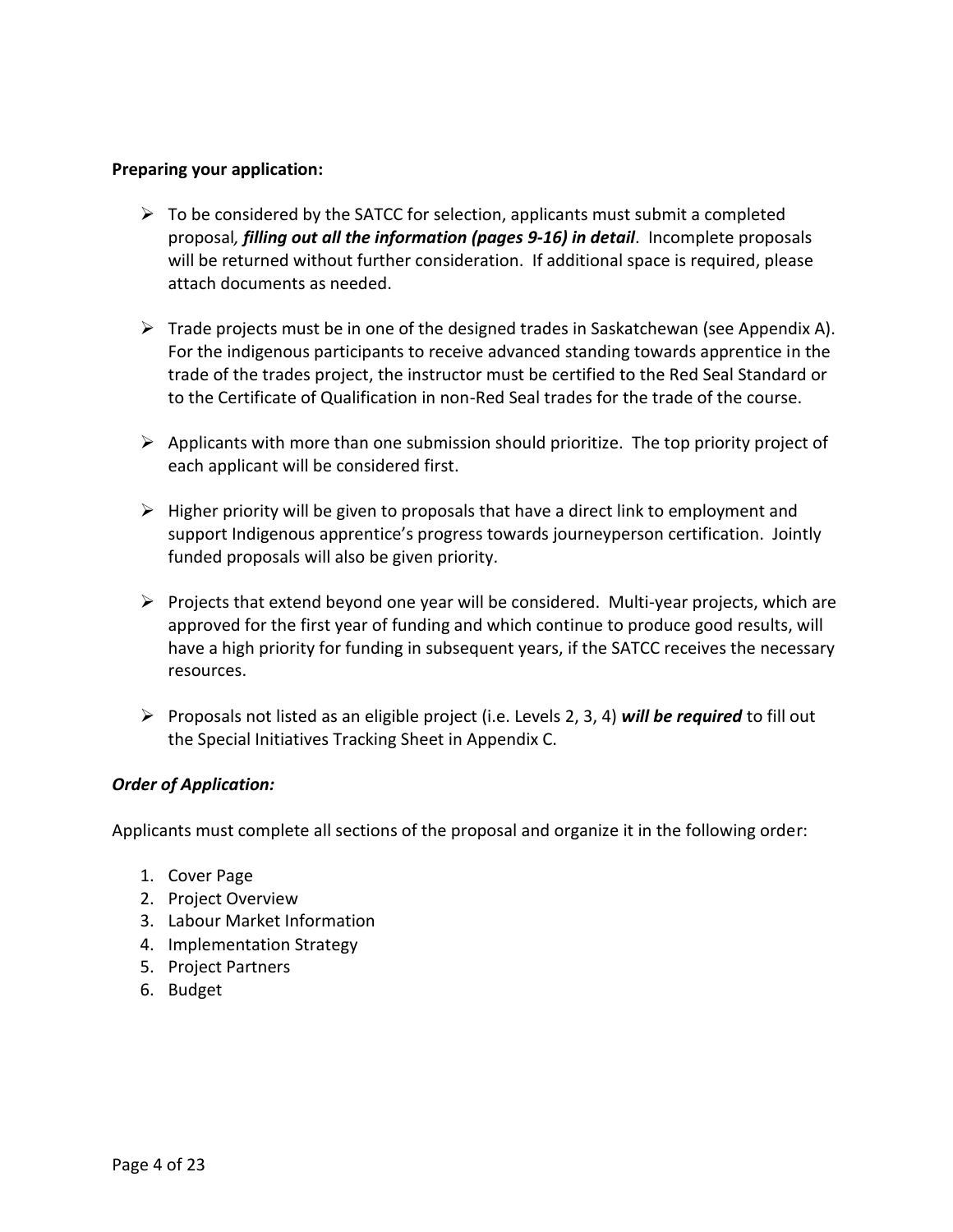Applications must be mailed or e-mailed in MS Word or PDF format to:

### **Mail:**

Attention: Chris Stubbs Indigenous Apprenticeship Initiatives Saskatchewan Apprenticeship and Trade Certification Commission 2140 Hamilton Street REGINA SK S4P 2E3

Email: atcindigenousinitiatives@gov.sk.ca

### **Applications must be received by May 26, 2022 (2:30 p.m.)**

## **For further information contact: SATCC** Chris Stubbs - Director Innovation and Inclusion

Toll Free 1-877-363-0536 Direct email: atcindigenousinitiatives@gov.sk.ca

### **All questions should be provided in writing to the Director Innovation and Inclusion:**  atcindigenousinitiatives@gov.sk.ca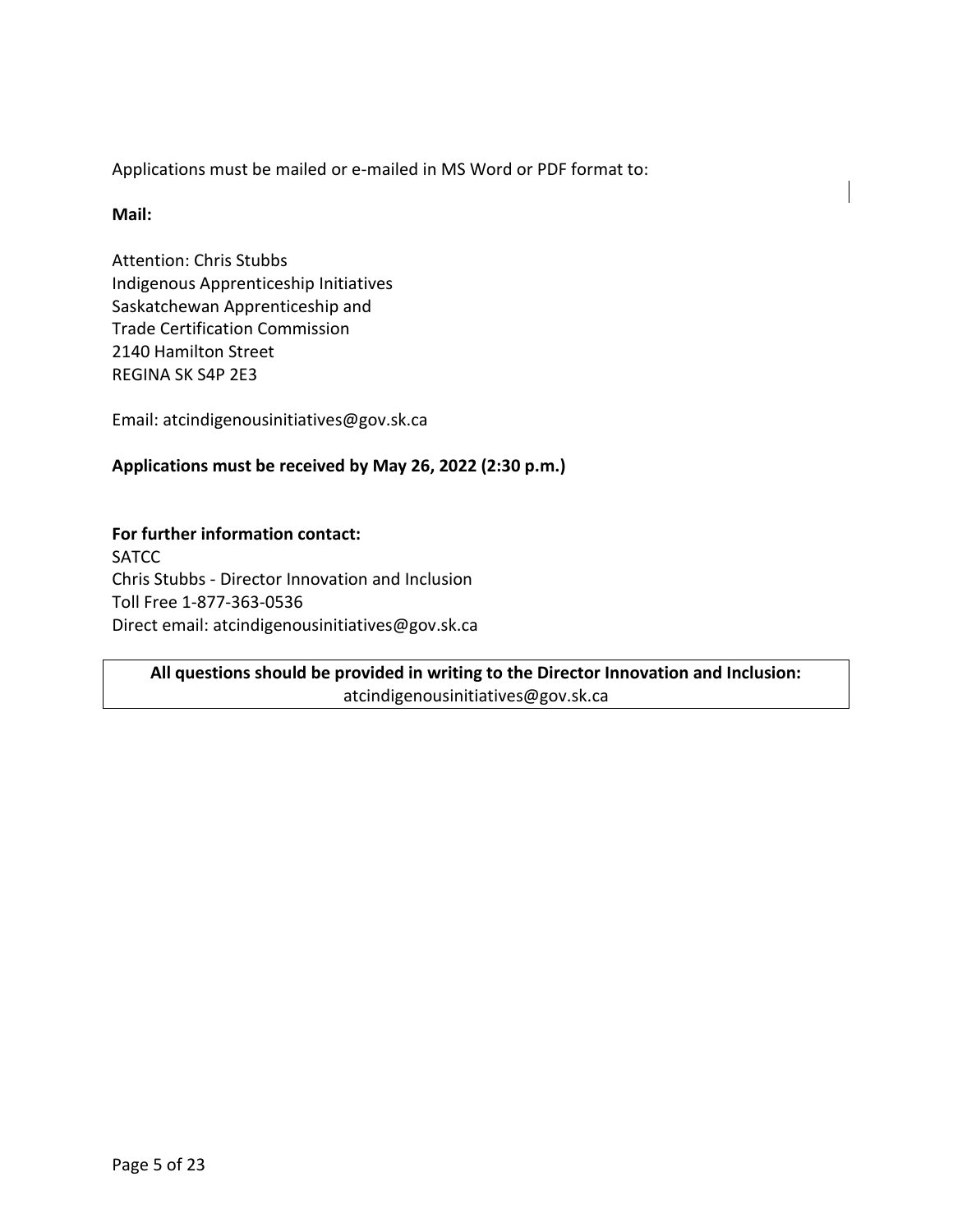#### **Proposal approval process:**

- $\triangleright$  The proposal, along with supporting documents, will be reviewed for completeness by the SATCC. Applicants may be contacted if clarification or additional information is required.
- $\triangleright$  Once all proposals are submitted, the SATCC will meet with the Indigenous Apprenticeship Initiative Selection Committee. The role of the Indigenous Apprenticeship Initiative Selection Committee is to review and recommend projects to the SATCC for funding.
- ➢ It is expected successful applicants will be notified prior to **July 27, 2021.**

### **Selection Criteria:**

The Indigenous Apprenticeship Initiative Selection Committee will use the following criteria to rank the applications:

**Project Overview** - provide a clear statement of the purpose for developing the proposal; identify how your community/band came to realize the need to deliver training; how many people will benefit from this project, etc.

**Labour Market Information -** indicate the extent of industry's support and involvement including a list of employers willing to indenture apprentices. All training must lead to employment to ensure participants reach journeyperson status.

**Implementation Strategy** - description of the steps to implement the project, including strategies to ensure apprentices has the reading and math skills to complete the project. It is strongly recommended candidates have a minimum of grade 10 and prior exposure to the trades.

**Project Partners** - identify all partners, Indigenous and non- Indigenous, and the role each will play. Letters of support from individuals, groups, and organizations/associations that have a direct interest in your application and are willing to support your project should be provided.

**Budget -** provide a straightforward and comprehensive account of costs. Indicate direct costs, shared costs, in kind contributions and the total project costs. Amounts indicated should be rounded off to the nearest dollar.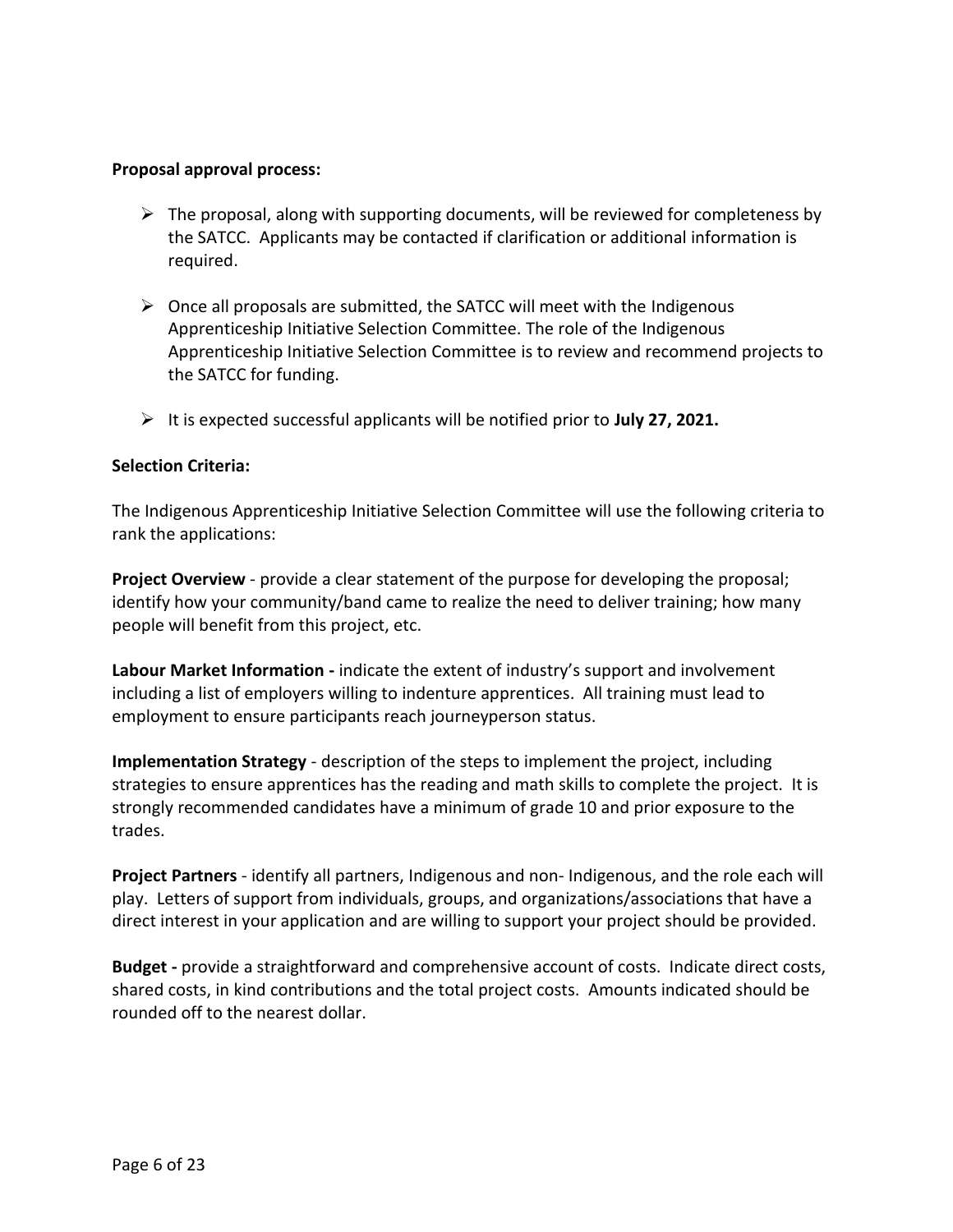### **Costs Eligible for Funding:**

 $\triangleright$  The Indigenous Apprenticeship Initiatives funding may be applied to traditional training projects such as release time for instructors, facility, equipment rentals, course supplies, etc. The funding may also be applied for academic upgrading but these costs must be included in your total budget. If participants *do not have the reading and math skill necessary* to complete the apprenticeship program successfully after upgrading they will not be registered as apprentices.

*Note:* Proposals submitted for job coaching, mentoring or culturally relevant delivery may not require the same level of detail as a traditional training project. However, all information provided must support the application.

### **Reporting and Delivery Requirements after Approval:**

- $\triangleright$  In order to be considered for the program, applicants are required to fill out and submit a student application form to the Indigenous Apprenticeship Initiative Coordinator. Copies of application forms must be provided to the SATCC *(It should be noted that if approved training is apprenticeship training, all training participants must be employed in the trade and be registered as an apprentice through the SATCC).*
- $\triangleright$  The training deliverers will be required to submit weekly attendance records to the SATCC Indigenous Apprenticeship Initiative Coordinator.
- $\triangleright$  Progress reports must also be submitted to the SATCC Indigenous Apprenticeship Initiative Coordinator on or before the dates outlined in the contract. The reports shall accurately reflect the overall progression of each student as well as a summary of the successes and failures of the program. An outline will be provided in the contract.
- ➢ A **final budget** will also be requested from delivery agents upon completion of the project. Expenditures must be backed up with satisfactory documentation of costs (i.e., invoices, bills, etc.).
- $\triangleright$  Approved projects will be asked to participate in an evaluation to help the SATCC determine how well the initiative is serving the learner. Results of evaluations will be used as a basis for identifying problem areas and making changes to improve effectiveness. Learners will also be asked to participate by filling out student evaluation forms, which will be distributed on the last day of class. Evaluation forms will be provided by the SATCC.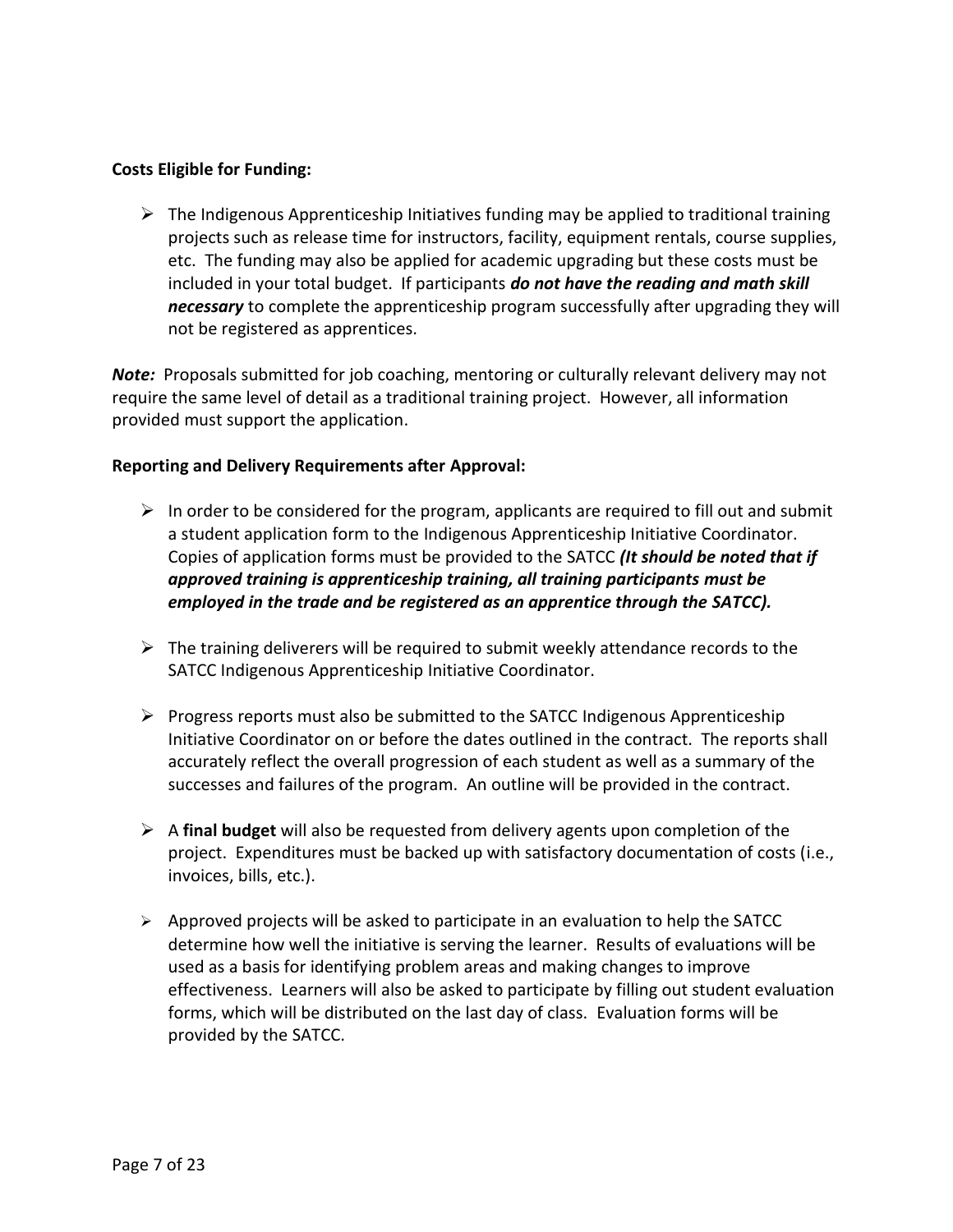### **Definitions:**

An *apprentice* is an individual who is working in a designated trade and has signed a contract of apprenticeship with his or her employer and is registered with the SATCC. Apprentices are not students, but employees in a trade in which they are acquiring skills. When an apprentice achieves the standards of performance and completes the apprenticeship program, the SATCC awards a journeyperson certificate to the apprentice.

*Apprenticeship training* is the formal system of training in which the employee learns the skills of a trade while being employed in the trade and building a career. The employee enters into an apprenticeship contract with the employer which is registered through the SATCC. Apprentices spend approximately **80% of their time working on the job** and learning from a certified journeyperson*.* This practical training is reinforced with periods of theoretical and technical training, usually at a technical institute. Apprenticeship training ranges from two to four years, depending on the trade. Industry is typically responsible for most of the costs. The registration fee is currently \$200.00, but is subject to change.

### *It should be noted that in most 4 year programs, 1800 hours of technical training and on-the-job experience are required each year before apprentices can proceed to the next level of training.*

*Work (Workplace) experience, also know as "experimental learning,"* is the experience an individual gains on a job site learning the skills and performing the actual tasks involved in the work of the trade/occupation.

*Indenture is* the act of signing an apprenticeship contract with an employer or joint training committee and the Chief Operating Officer of Apprenticeship.

*Journeyperson* is an individual who has worked at a trade for a prescribed number of years and hours, passed all examinations, and has been issued a Journeyperson Certification of Qualification from the Saskatchewan Apprenticeship and Trades Certification Commission. To be assessed for eligibility and write the inter-provincial journeyperson examination there is a fee of \$525.00; this fee is subject to change.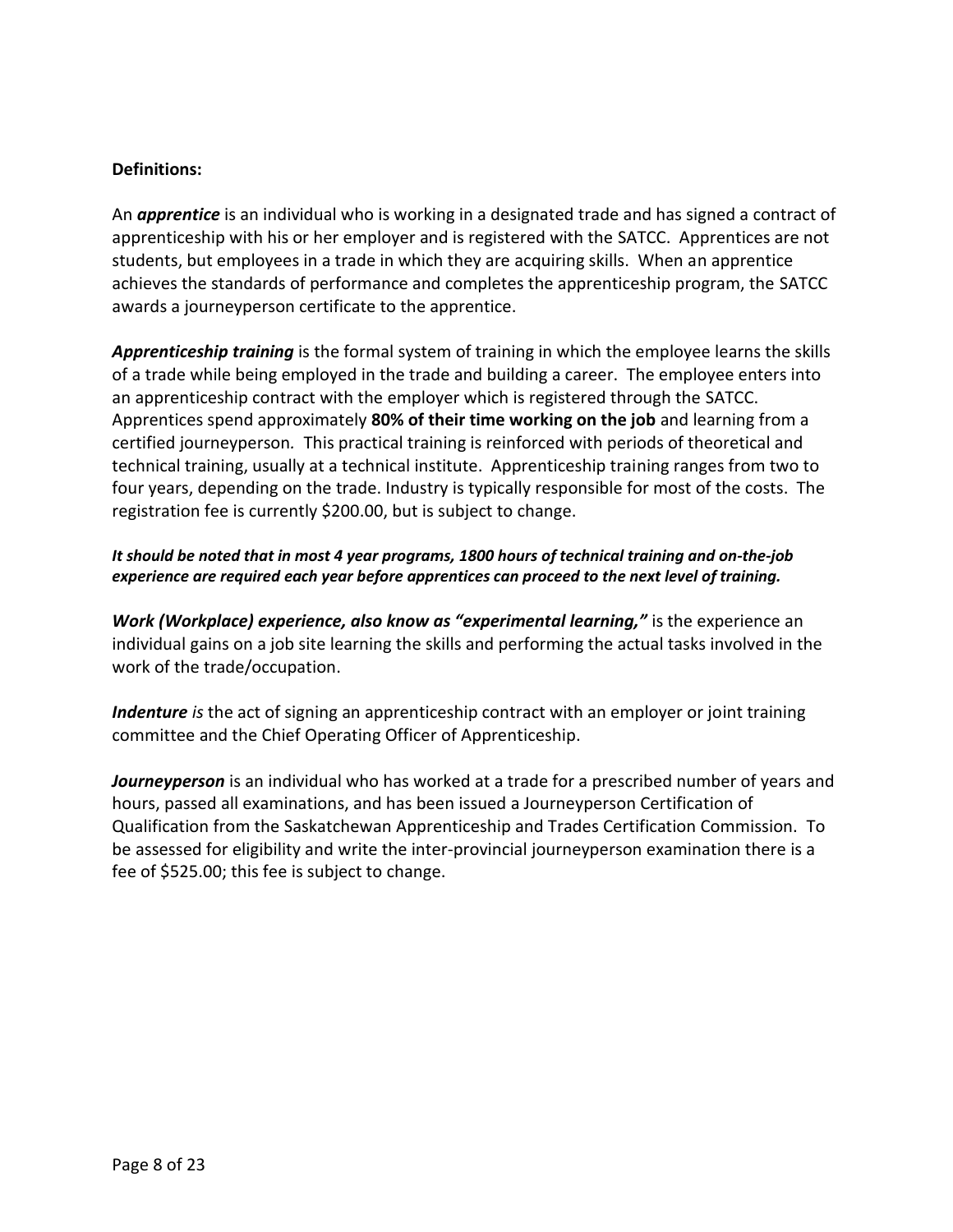# Indigenous Apprenticeship Initiatives Cover Sheet

### **THIS PAGE MUST BE FILLED OUT AND INCLUDED WITH YOUR PROPOSAL**

# **Project Information**

1. **Project Title** (the title should be a briefly stated description of the proposed projected) \_\_\_\_\_\_\_\_\_\_\_\_\_\_\_\_\_\_\_\_\_\_\_\_\_\_\_\_\_\_\_\_\_\_\_\_\_\_\_\_\_\_\_\_\_\_\_\_\_\_\_\_\_\_\_\_\_\_\_\_\_\_\_\_\_\_\_\_\_\_\_\_

| 9. Project Amount Requested from the SATCC |
|--------------------------------------------|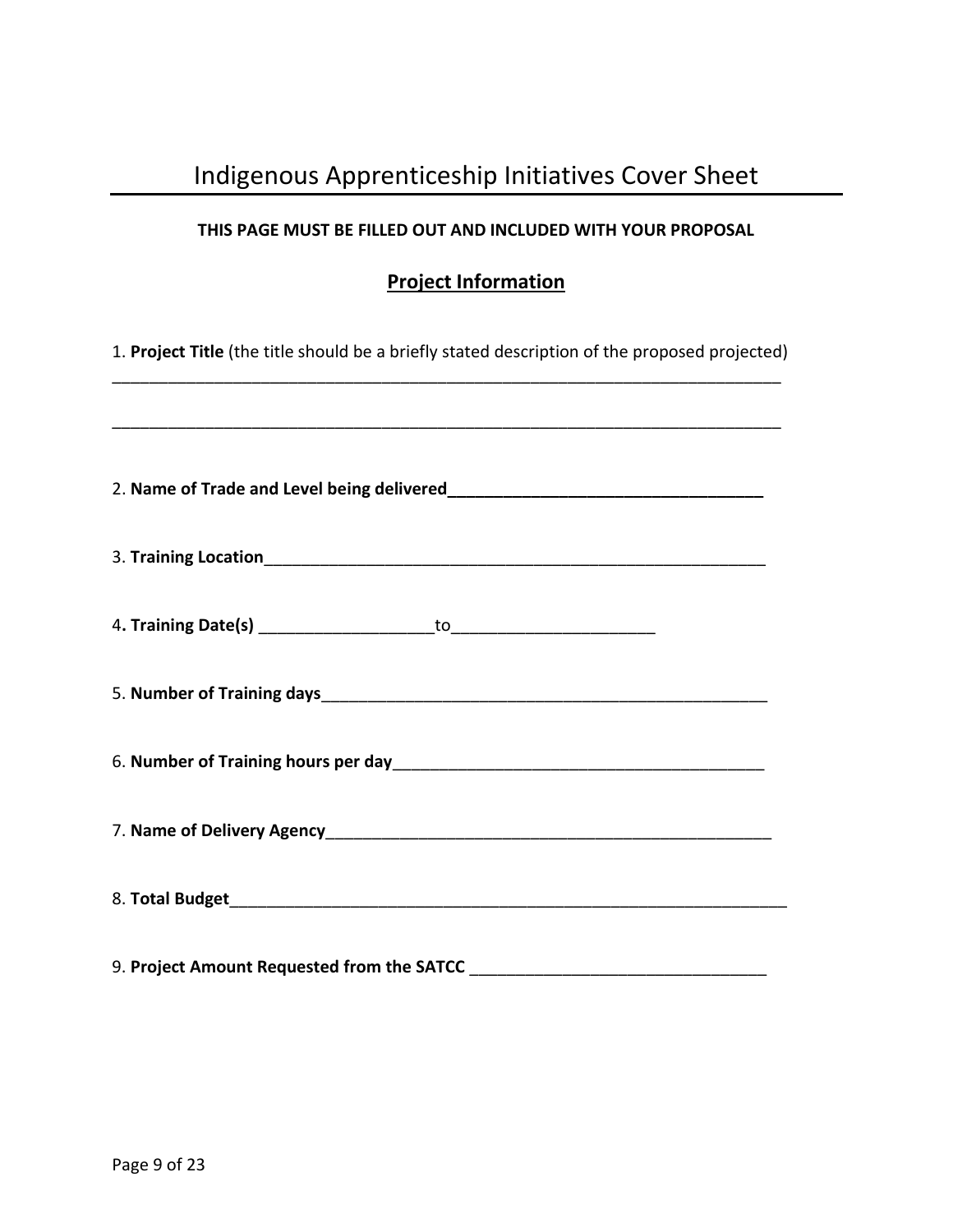# **Contact Information**

**Names of Contact Person(s)** (the contact person should be the person who prepared the project proposal, or who can answer the questions regarding the project).

\_\_\_\_\_\_\_\_\_\_\_\_\_\_\_\_\_\_\_\_\_\_\_\_\_\_\_\_\_\_\_\_\_\_\_\_\_\_\_\_\_\_\_\_\_\_\_\_\_\_\_\_\_\_\_\_\_\_\_\_\_\_\_\_\_\_\_\_\_\_\_\_\_

| PROJECT (PLEASE PRINT) | PROVIDE THE NAME(S) & TITLE(S) OF THE PERSON(S) AUTHORIZED TO SIGN ON BEHALF OF THE |  |
|------------------------|-------------------------------------------------------------------------------------|--|
|                        |                                                                                     |  |
|                        |                                                                                     |  |
|                        |                                                                                     |  |
|                        |                                                                                     |  |
|                        |                                                                                     |  |
| <b>SIGNATURE</b>       | <b>DATE</b>                                                                         |  |
| <b>SIGNATURE</b>       | <b>DATE</b>                                                                         |  |
|                        |                                                                                     |  |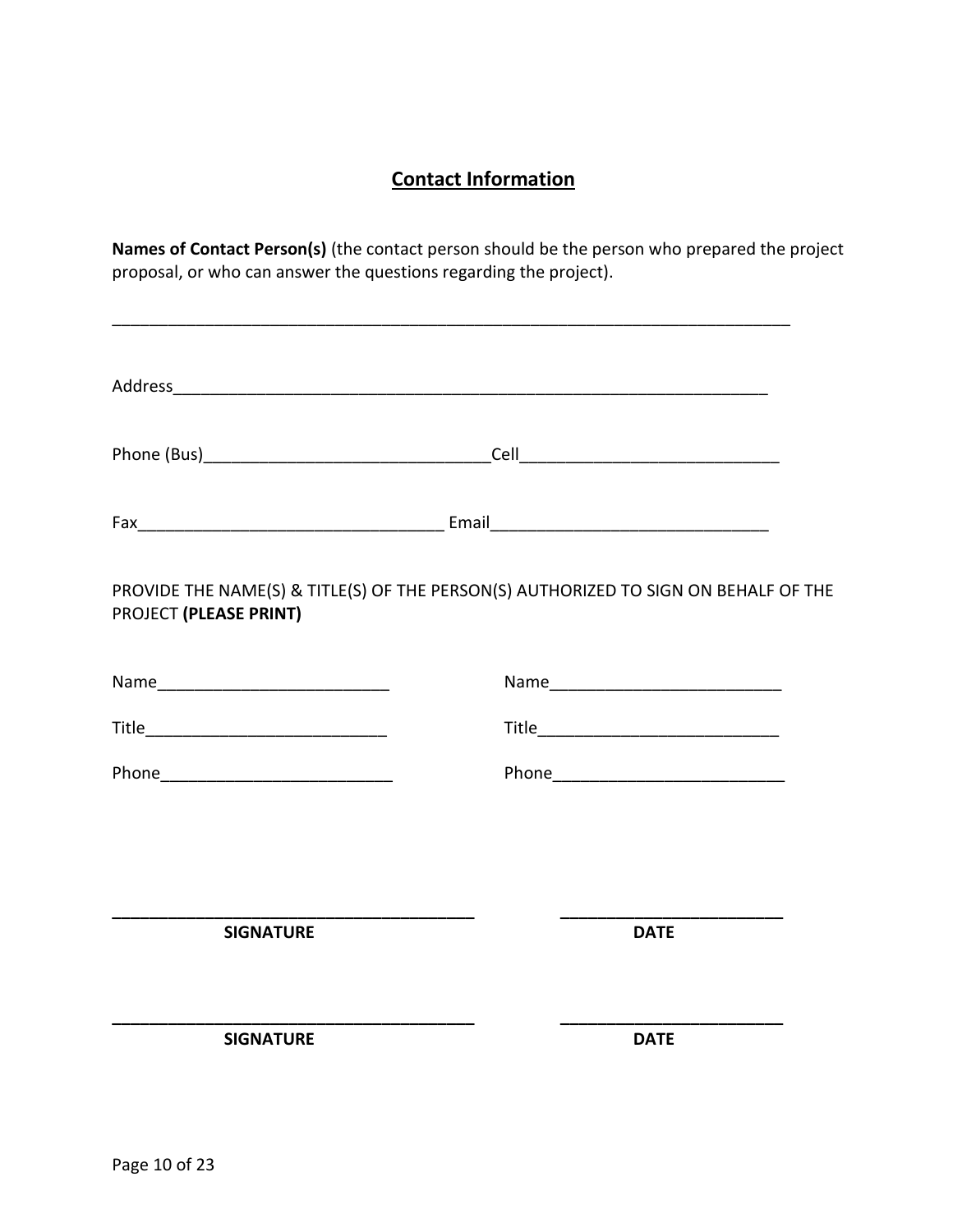# **Proposal Template**

The Saskatchewan Apprenticeship and Trade Certification Commission is calling for proposals to fund qualified delivery agents to provide apprenticeship and trades exposure training and similar in Indigenous communities. The proposal **must be** submitted in sufficient detail as outlined below.

It is estimated the contract would commence approximately \_\_\_\_\_\_, **2022** and conclude approximately \_\_\_\_\_\_, **2022/23**.

### **Section One: Project Overview**

*Provide a brief statement of the rational and general details including the objective and expected outcomes.* 

**Rationale** (refers to reasons why you've chosen to offer technical training. State why the project is useful and how it will meet the needs of your community/band).



**Project Description** (Using paragraph form, outline what you hope to accomplish by doing this project. Include a brief description of what your project is about, how many people you hope it will benefit, etc.).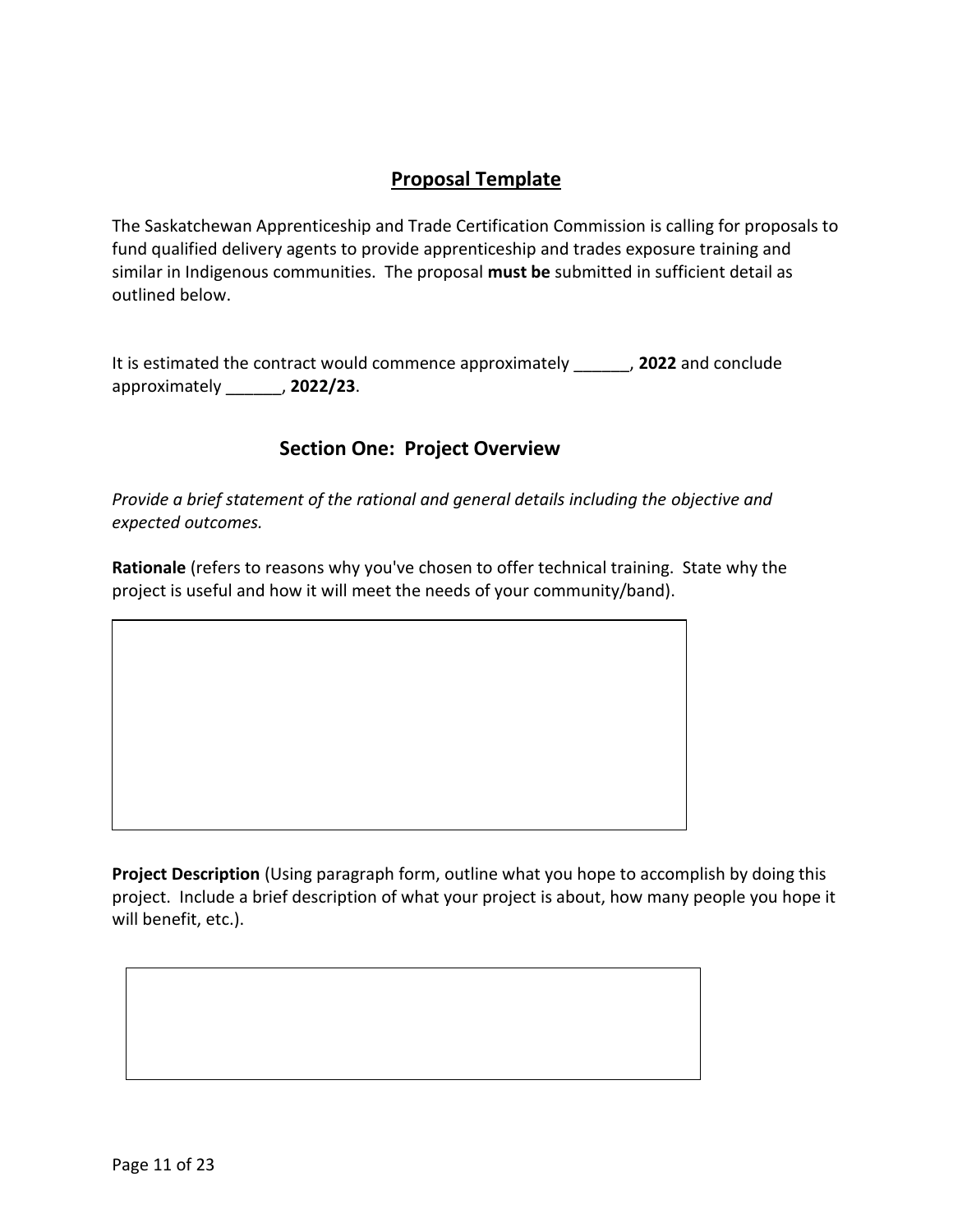**Expected outcomes** (Benefits of the program for students and the community).

## **Section Two: Labor Market Information**

*Provide an overview of potential employers in your area.* 

Specify the total number of employers in your community or in neighboring communities.

From the total number, state the **percentage***s* that are hiring apprentices in the trade you are applying for funding. Please provide **the employers names**.

Of those employers how many are willing to hire your students as apprentices. Please list the employer's names and attach signed agreements.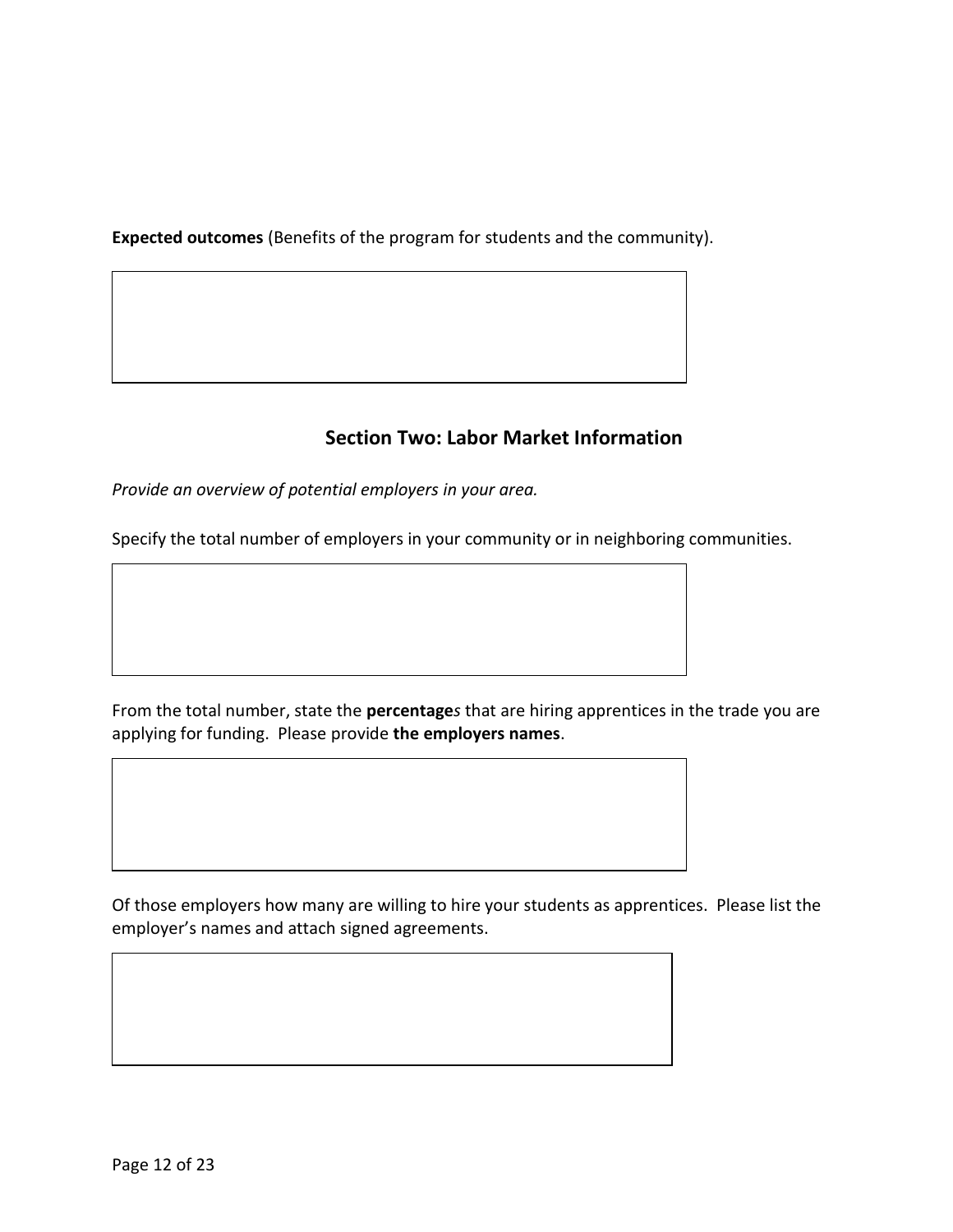**Note: Apprenticeship is 80% work based. All submissions require signed copies of agreements from employers willing to apprentice. Signed agreements must be included in this section. Sample provided in Appendix B.** 

*2. Provide both a short and long term plan of how this training will lead participants to journeyperson status.*

Describe the economic development activities going on in your community or in surrounding areas (short and long term).

| Short term: |
|-------------|
|             |
|             |
|             |
| Long term:  |
|             |

How many months or years will these projects ensure employment opportunities for the people participating in program you are requested funding for? Provide an outline of the work-based tasks they will perform.

| Length of project(s): |  |
|-----------------------|--|
| Work-based tasks:     |  |
|                       |  |

How do you plan to assist the apprentices to achieve enough trade time hours to move from one level to the next (i.e. 1800 hours per year) and eventually progress towards journeyperson status (i.e. 7200 hours per year)?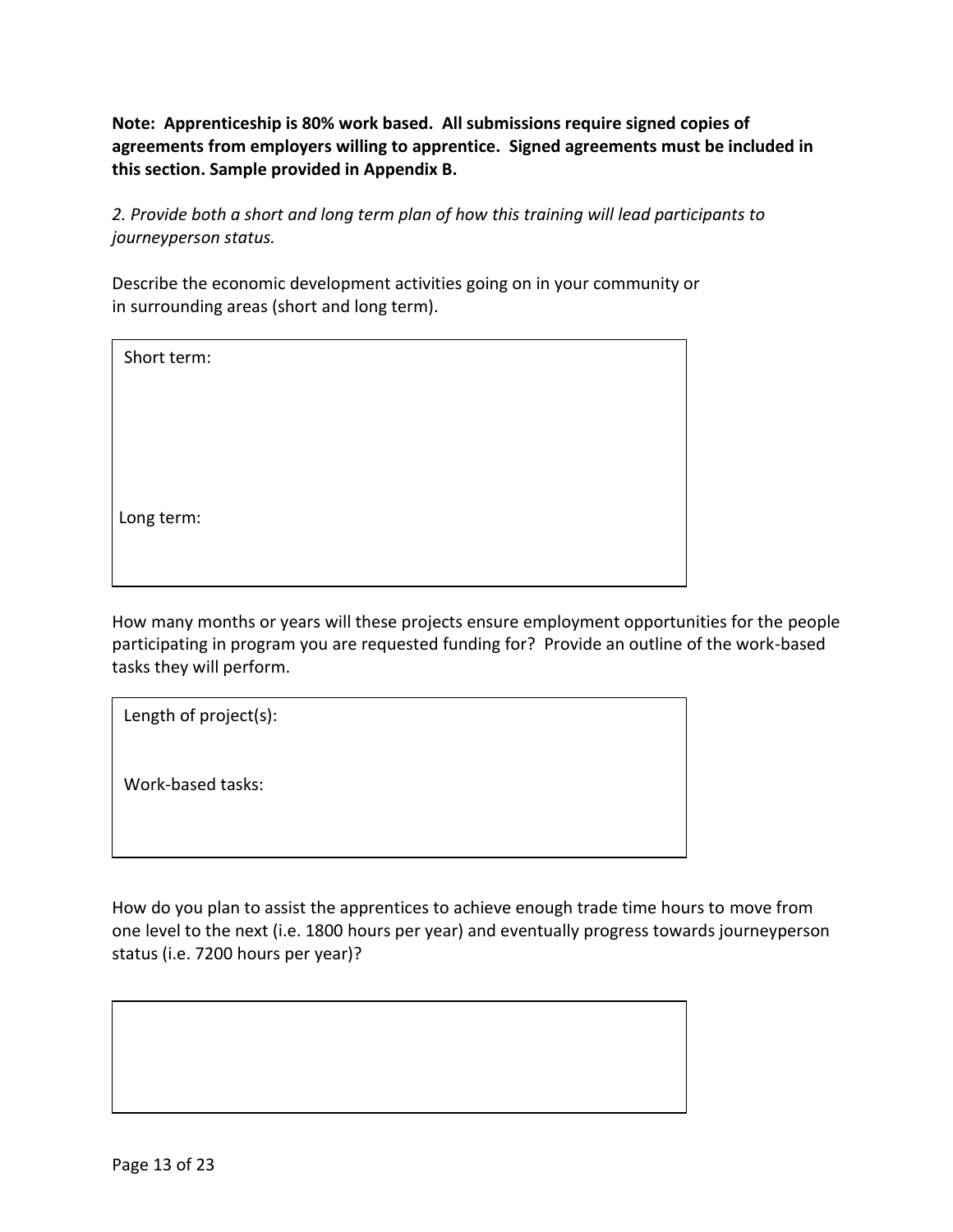Please identify any training supports (i.e. job coach) available to your students that will help integrate them into and maintain employment.

If there is no economic development being undertaken in your community, what other possible solutions are available in finding apprentices work (i.e. transport student to surrounding communities for employment opportunities).

## **Section Three: Implementation Strategies**

*Provide an overview of how you will carry out your project from start to finish.* 

Describe the steps that will be required to implement the project proposal.

Page 14 of 23

Describe the process and criteria you will employ to select candidates to participate in the IAI program (**It is strongly recommended candidates have a minimum of grade 10 and prior exposure to the trades).**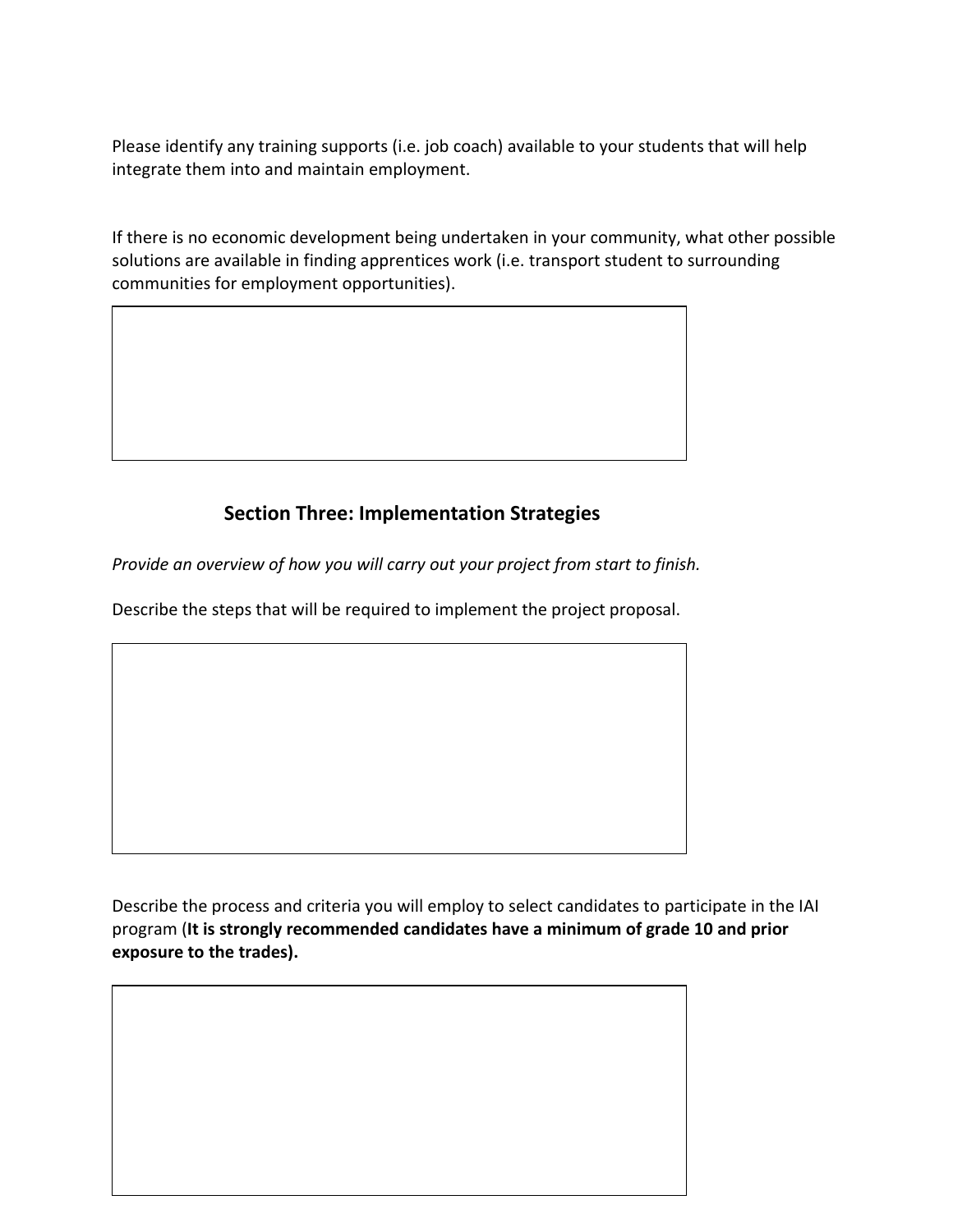Please identify the strategies (i.e., academic upgrading, tutors) you will employ to ensure apprentices have the necessary reading and math skills to complete the apprenticeship program successfully. (It should be noted, in previous Indigenous apprenticeship projects, apprentices without the required reading and math skills have struggled to complete, or did not complete the training successfully).



In this section indicate how you will monitor the program to ensure your expected outcomes are being met.

### **Section Four: Project Partners**

1. *Please identify direct and indirect partners participating in the proposed project and what they have agreed to contribute (e.g., financial contribution, in-kind, use of equipment, etc.).*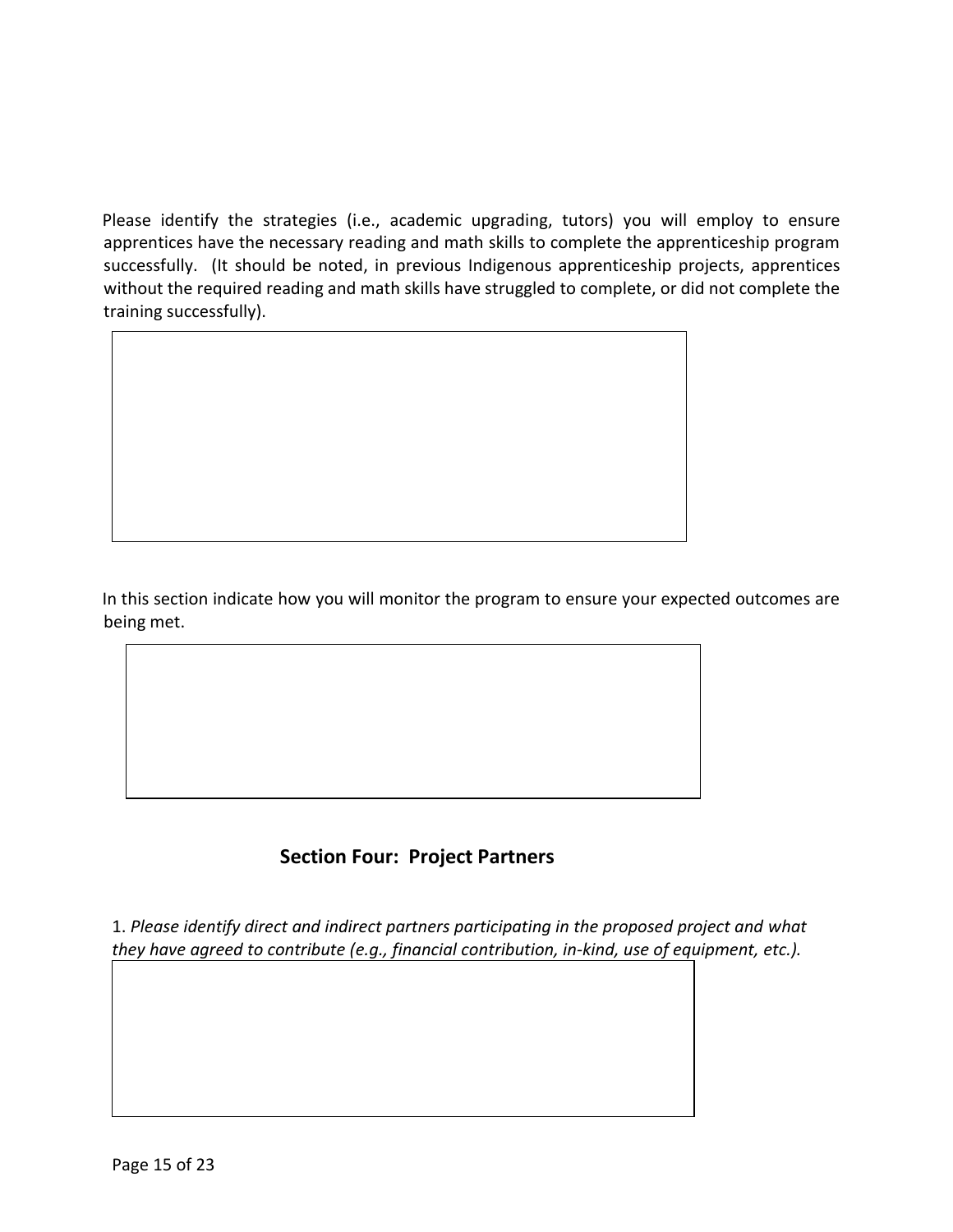Provide relevant letters of support from individuals, groups, organizations/associations, that have a direct interest in your proposed project and are willing to support your application at this time. (Please attach all letters in this section).

| <b>Sample Budget</b>                                                         |  |          |                                    |                          |                           |       |
|------------------------------------------------------------------------------|--|----------|------------------------------------|--------------------------|---------------------------|-------|
| <b>Budget</b>                                                                |  |          | <b>Direct Cost</b>                 | In Kind Contributions    | <b>SATCC Contribution</b> | Other |
| Location:                                                                    |  |          |                                    |                          |                           |       |
| Number of students:                                                          |  |          |                                    |                          |                           |       |
| Length (days):                                                               |  |          | ٠                                  | ÷                        |                           |       |
|                                                                              |  |          | ٠                                  |                          |                           |       |
|                                                                              |  |          | $\sim$                             |                          |                           |       |
|                                                                              |  | Subtotal |                                    |                          |                           |       |
| Personnel                                                                    |  |          |                                    |                          |                           |       |
| Salaries - Instructors (includes 1 wk prep, follow-up)                       |  |          |                                    |                          |                           |       |
| Benefits - Instructor                                                        |  |          |                                    |                          |                           |       |
| Travel, Meals and Accommodations (project staff)                             |  |          | ٠                                  |                          |                           |       |
| Other                                                                        |  |          | $\overline{\phantom{a}}$           |                          |                           |       |
|                                                                              |  | Subtotal |                                    |                          |                           |       |
| <b>Operations</b>                                                            |  |          |                                    |                          |                           |       |
| Rent (shop space at \$0/month)                                               |  |          |                                    |                          |                           |       |
| Rent - Equipment (tools and equipment)                                       |  |          |                                    |                          |                           |       |
| Printing/Photocopying                                                        |  |          | $\overline{\phantom{a}}$           |                          |                           |       |
| Shipping, moving and courier (includes moving tools)                         |  |          | ×                                  |                          |                           |       |
| Other                                                                        |  |          | $\overline{\phantom{a}}$           |                          |                           |       |
|                                                                              |  | Subtotal | $\blacksquare$                     | $\overline{\phantom{a}}$ |                           |       |
|                                                                              |  |          |                                    |                          |                           |       |
| <b>Supplies and Resources</b>                                                |  |          | $\overline{\phantom{a}}$           |                          |                           |       |
| Curriculum                                                                   |  |          | ä,                                 |                          |                           |       |
| Student Supplies (work tools and safety equipment, consumables-lumber, etc.) |  |          | ٠                                  |                          |                           |       |
|                                                                              |  |          |                                    |                          |                           |       |
| Office Supplies<br>Textbooks@                                                |  |          |                                    |                          |                           |       |
|                                                                              |  |          | $\overline{\phantom{a}}$           | ٠                        |                           |       |
| Learning Guides                                                              |  |          |                                    |                          |                           |       |
| Videos                                                                       |  |          |                                    |                          |                           |       |
| <b>Tools and Equipment</b>                                                   |  |          | ٠                                  |                          |                           |       |
| Transportation i.e.: Bus, Van etc.                                           |  |          | ä,                                 |                          |                           |       |
| Other                                                                        |  |          | ٠                                  | ÷,                       |                           |       |
|                                                                              |  | Subtotal | $\overline{\phantom{a}}$           | $\overline{\phantom{a}}$ |                           |       |
| Contractual                                                                  |  |          |                                    |                          |                           |       |
| Other-3 days safety training (first aid/CPR, WHMIS)                          |  |          | $\overline{\phantom{a}}$<br>$\sim$ | $\overline{\phantom{a}}$ | ٠<br>×                    |       |
| <b>Management Costs</b>                                                      |  | Subtotal |                                    |                          |                           |       |
| Coordination                                                                 |  |          | $\overline{\phantom{a}}$           | ٠                        | ٠                         |       |
| Pre-Coordination                                                             |  |          | ä,                                 |                          |                           |       |
| Post-Coordination                                                            |  |          | $\overline{\phantom{a}}$           | ٠                        | ٠                         |       |
| Monitoring                                                                   |  |          |                                    |                          |                           |       |
| <b>Registration (Transcripts)</b>                                            |  |          |                                    | $\sim$                   | ÷,                        |       |
| Administration (5% of total final budget)                                    |  |          | $\overline{\phantom{a}}$           | s                        | ٠                         |       |
|                                                                              |  |          |                                    |                          |                           |       |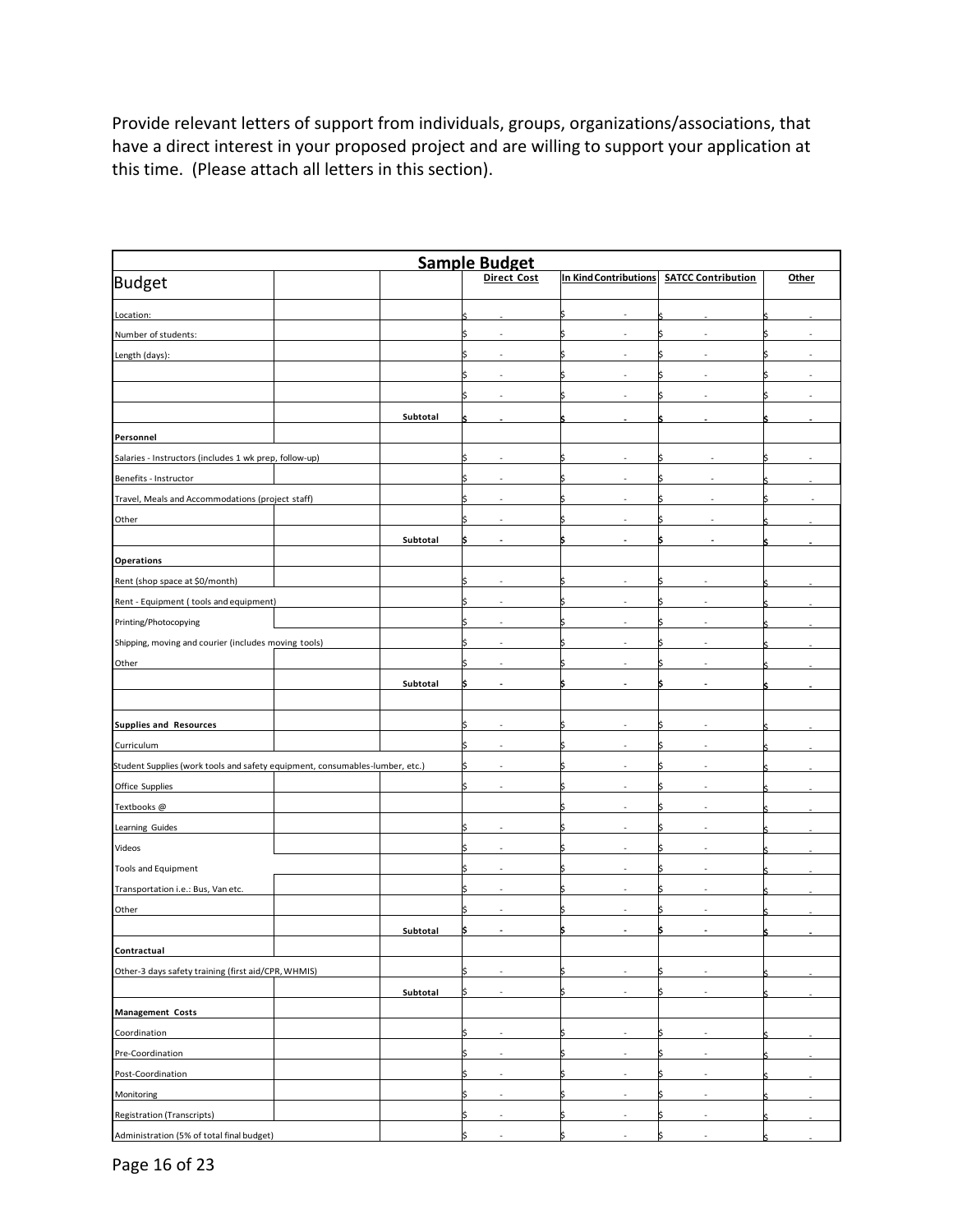|                        |                                                                                              | Subtotal |  |  |  |  |
|------------------------|----------------------------------------------------------------------------------------------|----------|--|--|--|--|
|                        |                                                                                              |          |  |  |  |  |
|                        |                                                                                              | Total    |  |  |  |  |
|                        |                                                                                              |          |  |  |  |  |
|                        |                                                                                              |          |  |  |  |  |
| <b>Important Note:</b> | No food purchase of any kind will be allowed with the exception of the instructors per diem. |          |  |  |  |  |

# **Appendix A**

### **Apprenticeship Trades by Sector**

### **Agriculture, Tourism and Service**

Cook (IP) Esthetician

- Nail Technician
- Skin Care Technician Food and Beverage Person

Guest Services Representative Hairstylist (IP) Landscape Horticulturist Locksmith Meat Cutter

- o Processor
- o Slaughterer

### **Construction**

Boilermaker (IP**)** Bricklayer (IP) Cabinetmaker (IP) Carpenter (IP) o Framer

o Scaffolder

Construction Craft Labourer (IP) Mobile Crane Operator (IP)

o Boom Truck Operator "A"

o Boom Truck Operator "B" Construction Electrician (IP)\* Glazier Industrial Mechanic (Millwright) (IP)\* Insulator (Heat and Frost) (IP) Ironworker (Reinforcing) (IP) Ironworker (Structural/Ornamental) (IP) Lather (Interior Systems Mechanic) (IP) Painter and Decorator (IP) Tower Crane Operator(IP)

### **Construction**

Plumber (IP)

Page 17 of 23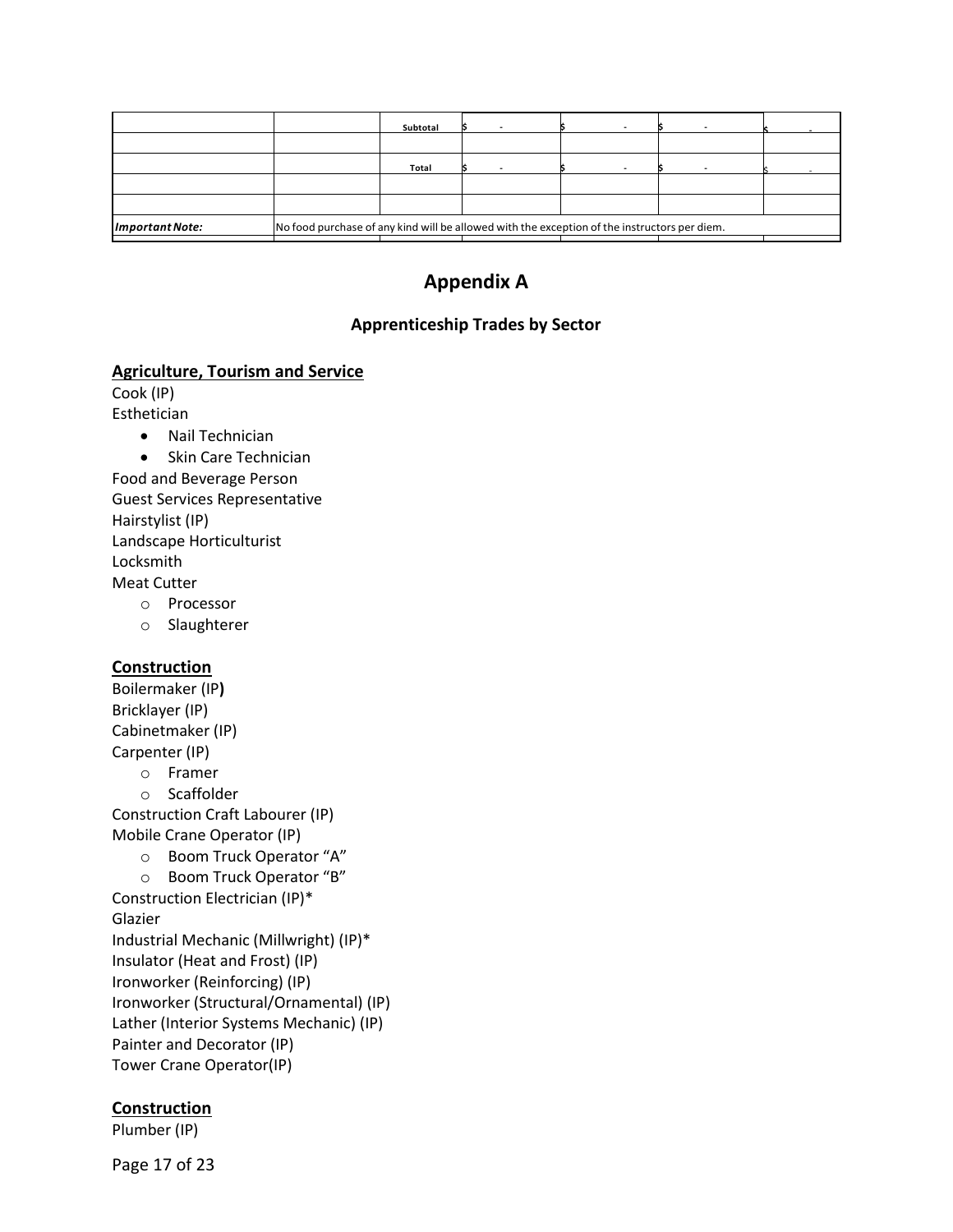Powerline Technician (IP) Refrigeration and Air Conditioning Mechanic (IP)\* Roofer (IP) Sheet Metal Worker (IP) Sprinkler Fitter (IP) Steamfitter-Pipefitter (IP) o Petroleum Installer Technician Tilesetter (IP)

### **Production and Maintenance**

Construction Electrician (IP)\* Electronics Assembler Instrumentation and Control Technician (IP) Industrial Mechanic (Millwright) (IP)\* Machinist (IP) Refrigeration and Air Conditioning Mechanic (IP)\* Metal Fabricator (Fitter) (IP) Welder (IP)

o Semiautomatic Welding Production Operator

### **Motive Repair**

Agricultural Equipment Technician (IP) Aircraft Maintenance Engineer Technician Auto Body and Collision Technician (IP)

• Automotive Refinishing Technician (IP) Automotive Service Technician (IP) Heavy Duty Equipment Technician (IP) Parts Technician (IP) Truck and Transport Mechanic (IP)

- o Represents a sub-trade or endorsement
- Represents a journeyperson certificate in the trade specialty
- \* The designated trade is part of more than one industry sector
- (IP) This trade or sub-trade is recognized with the Red Seal interprovincial status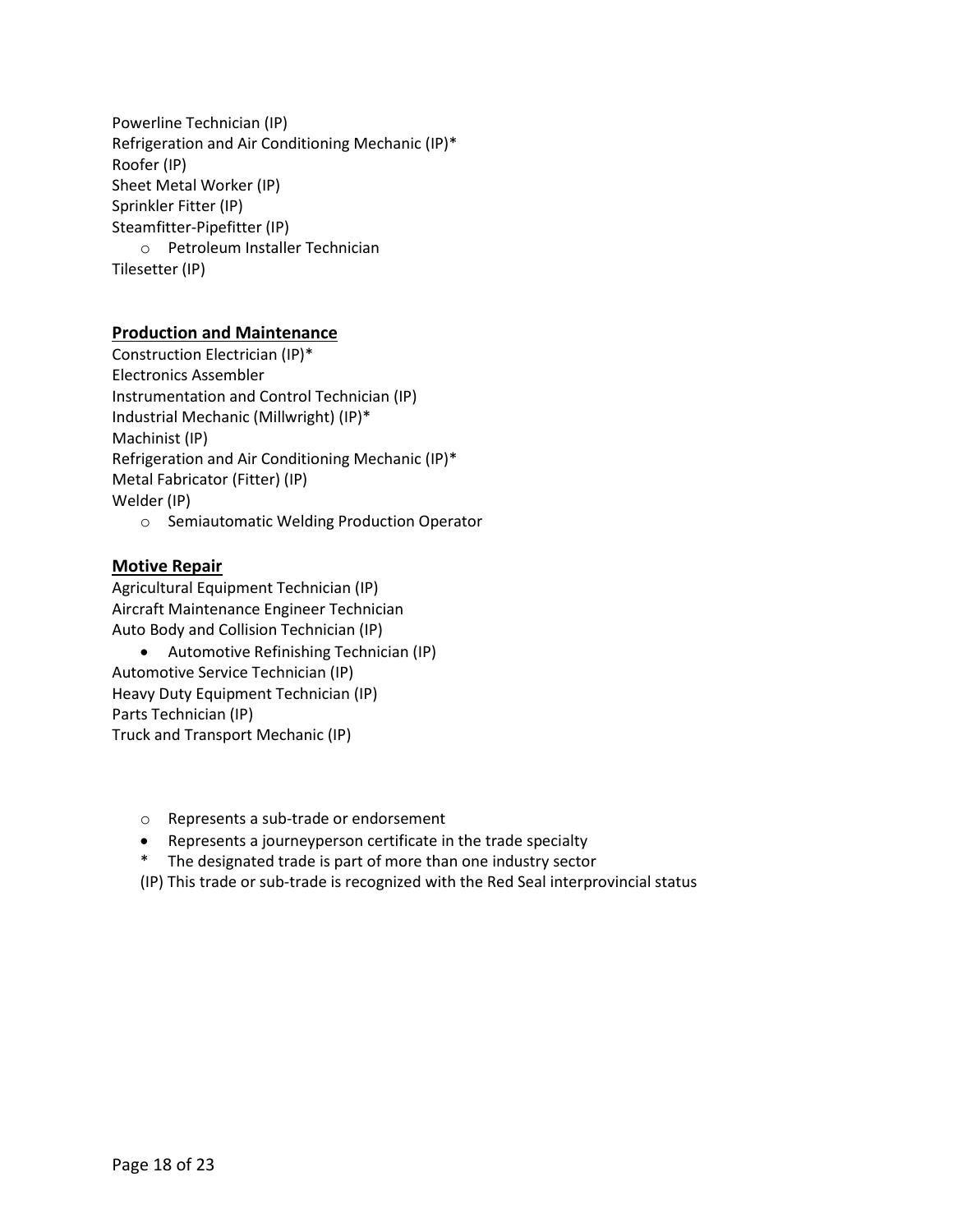### **Appendix B - Sample Letter of Support**

<<Date>>

«Name» «Address» «City», «Prov» «Post»

Re: Indigenous Apprenticeship Initiative Employment Letter of Support

Dear «Sir or Madam»

<<<Insert your organizations name>> is currently applying to facilitate a level <<insert level number>> <<insert trade>> apprentice training on the <<insert location>>. The process requires the following details from industry.

Does your company hire <<insert trade>> apprentices?

- Yes
- No

Given the current or increase levels of business activity at your firm, would you consider hiring a graduate of the Indigenous Apprenticeship Initiative program?

Yes

No

If yes, how many would you be able to hire

Name (Please Print) **Name** (Please Print)

Position and the set of the set of the set of the set of the set of the set of the set of the set of the set of the set of the set of the set of the set of the set of the set of the set of the set of the set of the set of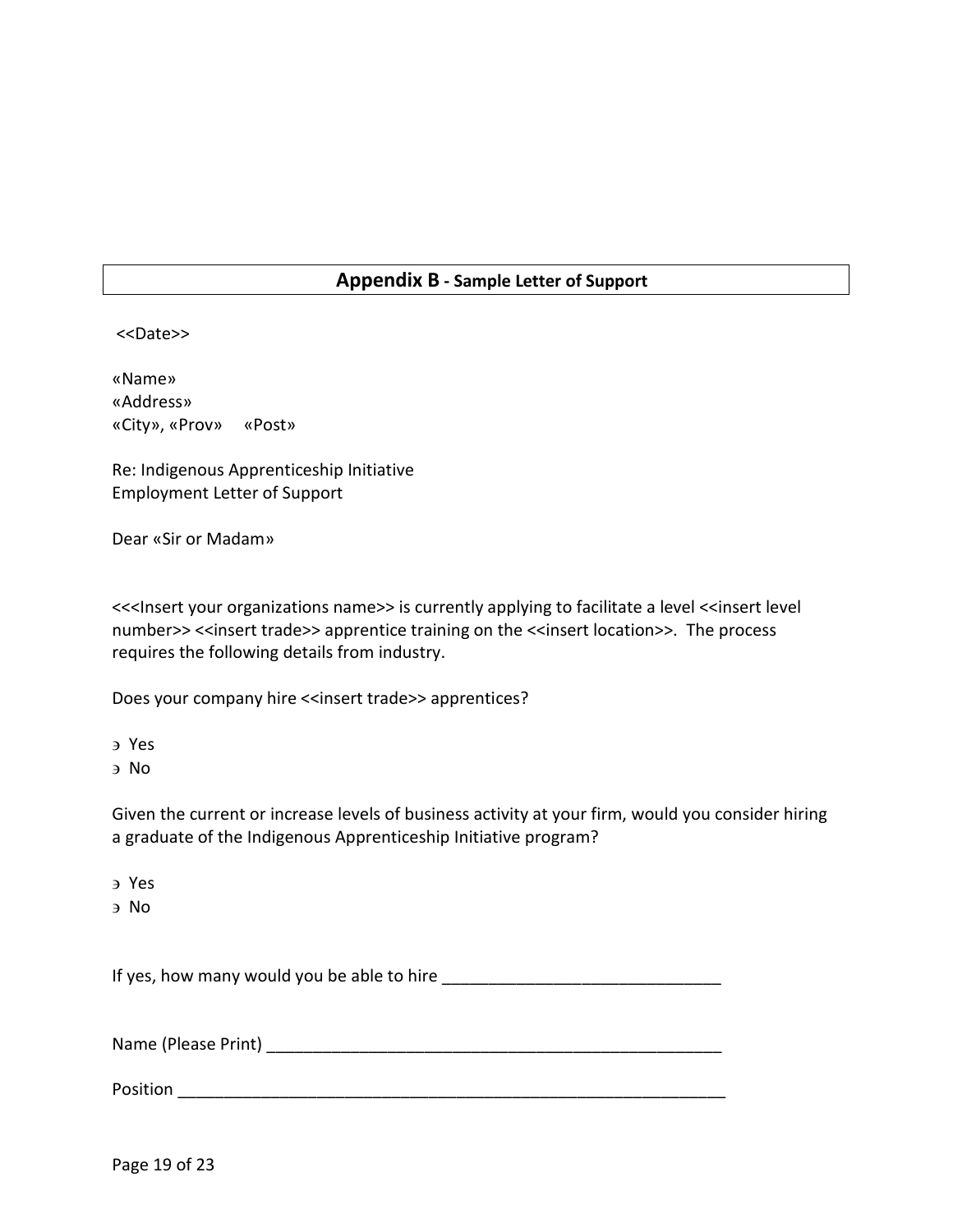| Company Name                |  |
|-----------------------------|--|
| Phone and or Contact Number |  |
| Sincerely Yours,            |  |

# **Appendix C Special Initiatives Tracking Sheet**

For those re-submitting to receive funding for further levels of technical training (i.e., Levels 2, 3, 4,), the Special Initiatives Tracking Sheet **must be completed** and attached to your proposal.

| <b>Student</b><br><b>Name</b> | <b>Student</b><br><b>Address</b> | <b>Student</b><br>Phone<br><b>Number</b> | <b>Completed</b><br>Level<br>(Yes or No) | <b>Employer if Working in the</b><br><b>Trade</b> | <b>Number of Trade</b><br><b>Time Hours</b> |
|-------------------------------|----------------------------------|------------------------------------------|------------------------------------------|---------------------------------------------------|---------------------------------------------|
|                               |                                  |                                          |                                          |                                                   |                                             |
|                               |                                  |                                          |                                          |                                                   |                                             |
|                               |                                  |                                          |                                          |                                                   |                                             |
|                               |                                  |                                          |                                          |                                                   |                                             |
|                               |                                  |                                          |                                          |                                                   |                                             |
|                               |                                  |                                          |                                          |                                                   |                                             |
|                               |                                  |                                          |                                          |                                                   |                                             |
|                               |                                  |                                          |                                          |                                                   |                                             |
|                               |                                  |                                          |                                          |                                                   |                                             |
|                               |                                  |                                          |                                          |                                                   |                                             |

<<<Insert Name>>>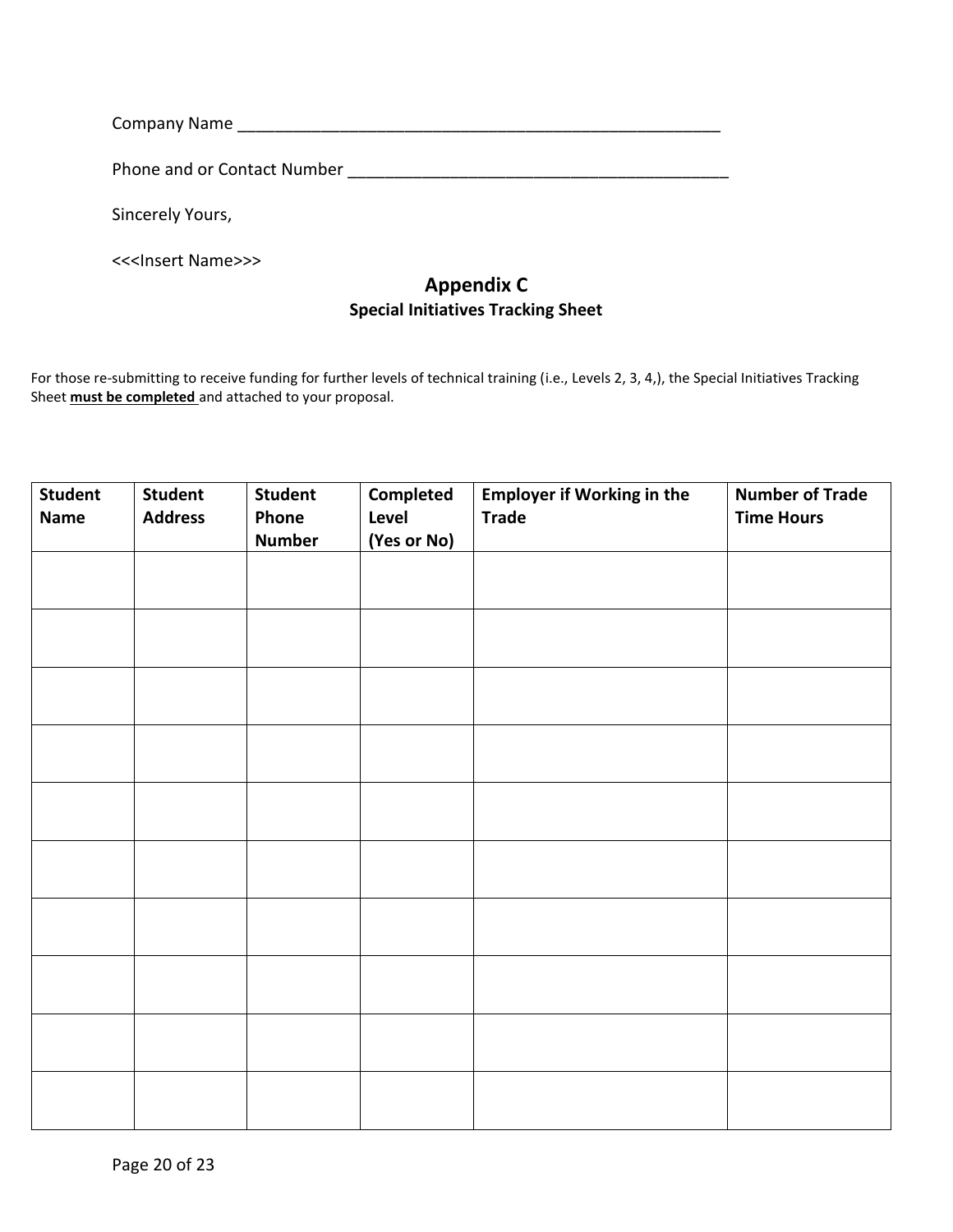### **APPENDIX "D"**

### **Reimbursable and Non-reimbursable Expenses**

This document provides information on expenses which will or will not be reimbursed by the Commission as they relate to training purchased by the Commission.

#### **Reimbursable Expenses:**

- Meals/Travel/Lodging Only in special circumstances if pre-approved by the Commission and not to exceed provincial government rates
- Facilities other than facilities normally occupied by the Contractor
	- o **Maximum of \$550 per each week of training which will include:**
		- Power, energy, telephone, internet, water, maintenance, and custodial services
		- equipment located on campus
- Equipment Rental
	- $\circ$  Only for required equipment if pre-approved by the Commission and rented from a third party, supported by receipts
- Consumable Shop Supplies
	- $\circ$  Amount shall not exceed the amount charged by the home training provider if there is one, or reasonable expenses pre-approved by the Commission and charged by the Contractor if there is no home training provider,
- Textbooks
	- $\circ$  Textbooks will be provided and retained by the Contractor and are not to exceed that charged by the home training provider if there is one, or pre-approved by the Commission and charged by the Contractor if there is no home training provider,
	- o The cost of a textbook is to be pro-rated over a three-year period.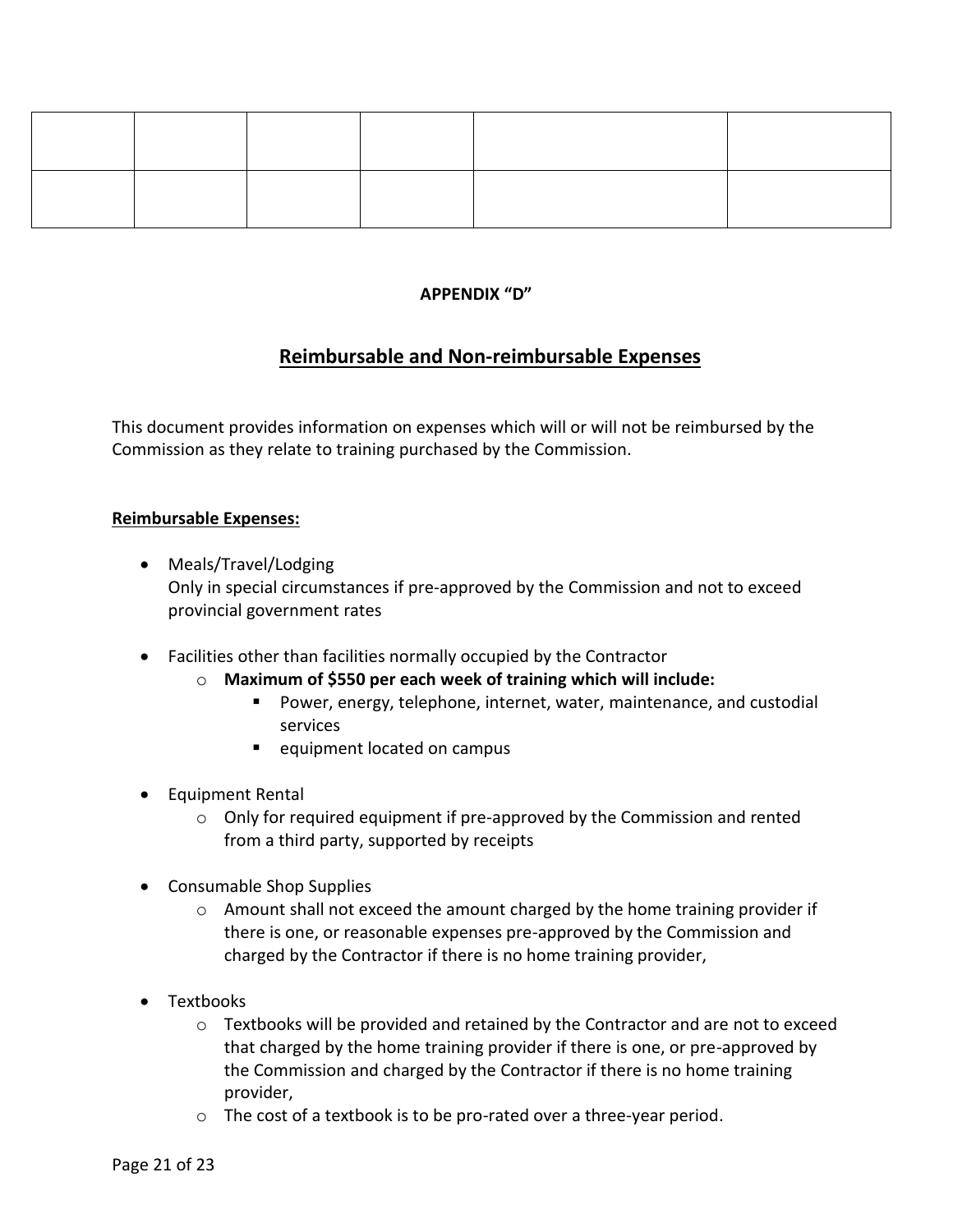- o Apprentices are required to purchase code books for the trade as required.
- Administration Charge Maximum of 5% of total above expenditures and includes:
	- o Instructor Supplies and Photocopying
	- o Phone/Fax
	- o Courier